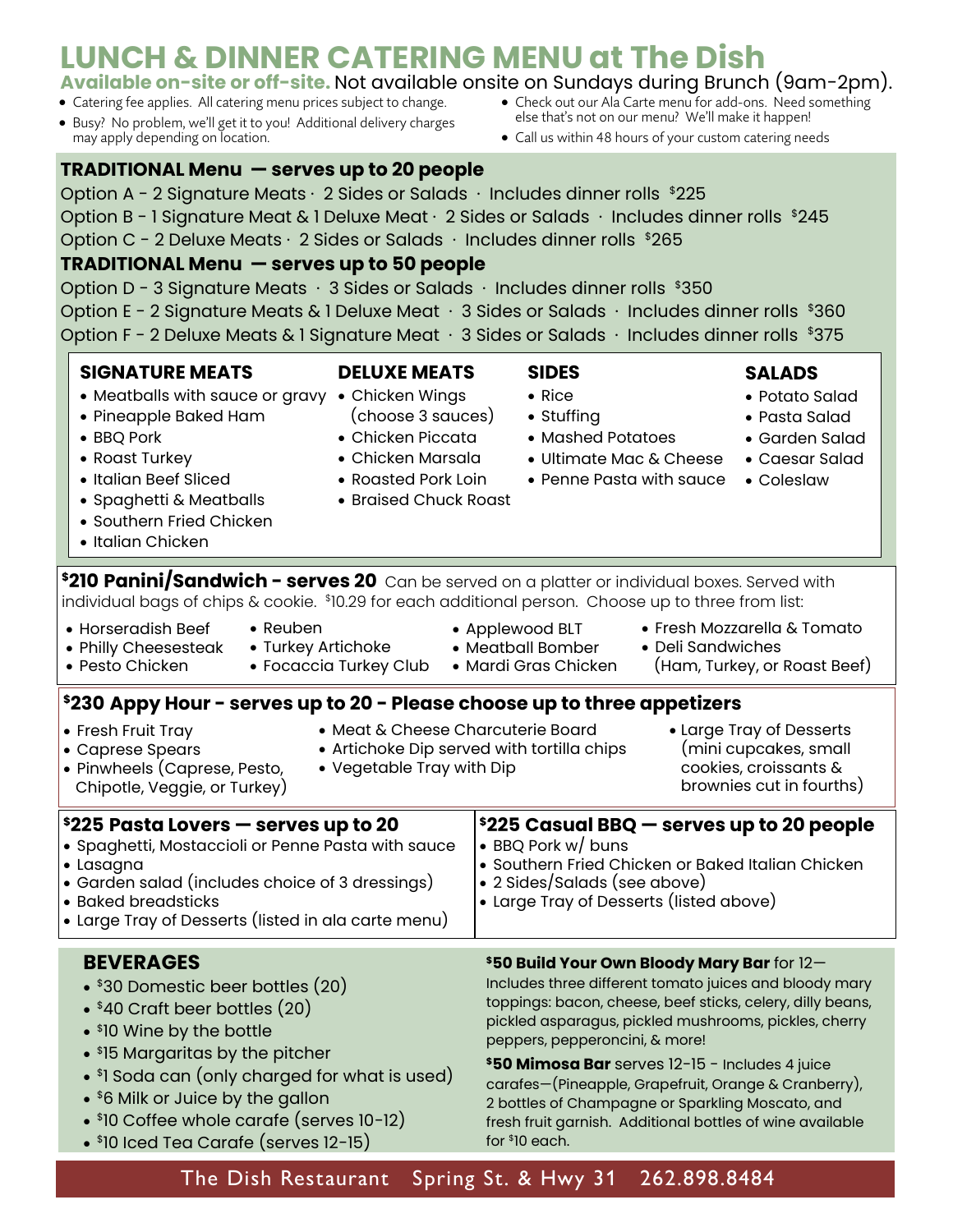# **LUNCH & DINNER CATERING MENU at The Dish**

**Available on-site ONLY**. Food on buffets will be replenished up to an hour after start of serving. Not available onsite on Sundays during Brunch (9am-2pm).

### **\$220 Build Your Own Mac Bar - serves 20**

Add \$ 10.99 for each additional person.

- Ultimate Mac & Cheese
- Build your own toppings include: grilled chicken, pulled pork, ground beef, onions, tomatoes, sour cream, salsa, and jalapenos

### **\$220 Pasta Buffet - serves 20**

Add \$ 10.99 for each additional person.

- Spaghetti, Mostaccioli or Penne Pasta w/ sauce
- Garden salad (includes choice of 3 dressings)
- Baked breadsticks

# **\$230 Appy Hour - serves 20 - Please choose up to three appetizers**

Add \$9.99 for each additional person.

- Wings boneless
- Caprese Spears
- Mozzarella Sticks

• Cheese Curds • Meatballs

- French Fries
- Pinwheels (Caprese, Pesto, Chipotle, Veggie, or Turkey)

**\$210 Panini/Sandwich Box - serves 20**  Add \$10.29 for each additional person. Half sandwiches served on a platter. Includes bags of chips (individual) & cookie. Choose up to three:

- Horseradish Beef
- Philly Cheesesteak
- Pesto Chicken
- Reuben
- Turkey Artichoke
- 
- Focaccia Turkey Club • Applewood BLT
- Mardi Gras Chicken
- Fresh Mozzarella & Tomato Meatball Bomber
- Deli Sandwiches (Ham, Turkey or Roast Beef)
	- Catering fee applies. All catering menu prices subject to change.
	- Busy? No problem, we'll get it to you! Additional delivery charges may apply depending on location.
	- Check out our Ala Carte menu for add-ons. Need something else that's not on our menu? We'll make it happen!
	- Call us within 48 hours of your custom catering needs



### **\$200 Taco Bar - serves 20**

Add \$8.49 for each additional person.

- Your choice of chicken or beef
- Toppings include: onions, tomatoes, jalapenos, salsa, sour cream, lettuce, shredded cheese

## **\$200 Pizza Party - serves 20**

Add \$9.99 for each additional person.

- Choose five (5) two-topping pizzas
- Garden salad (includes choice of 3 dressings)
- Baked breadsticks
	- Meat & Cheese Charcuterie Board
	- Artichoke Dip served with tortilla chips
	- Vegetable Tray with Dip
	- Onion Rings

# **BEVERAGES**

- \$30 Domestic beer bottles (20)
- \$40 Craft beer bottles (20)
- \$ 10 Wine by the bottle
- \$ 15 Margaritas by the pitcher
- \$ 1 Soda can (only charged for what is used)
- \$6 Milk or Juice by the gallon
- \$ 10 Coffee whole carafe (serves 10-12)
- \$ 10 Iced Tea Carafe (serves 12-15)

**\$50 Mimosa Bar** serves 12-15 - Includes 4 juice carafes—(Pineapple, Grapefruit, Orange & Cranberry), 2 bottles of Champagne or Sparkling Moscato, and fresh fruit garnish. Additional bottles of wine available for \$ 10.

**\$50 Build Your Own Bloody Mary Bar** for 12 Includes three different tomato juices and bloody mary toppings: bacon, cheese, beef sticks, celery, dilly beans, pickled asparagus, pickled mushrooms, pickles, pepperoncini, cherry peppers & more!

The Dish Restaurant Spring St. & Hwy 31 262.898.8484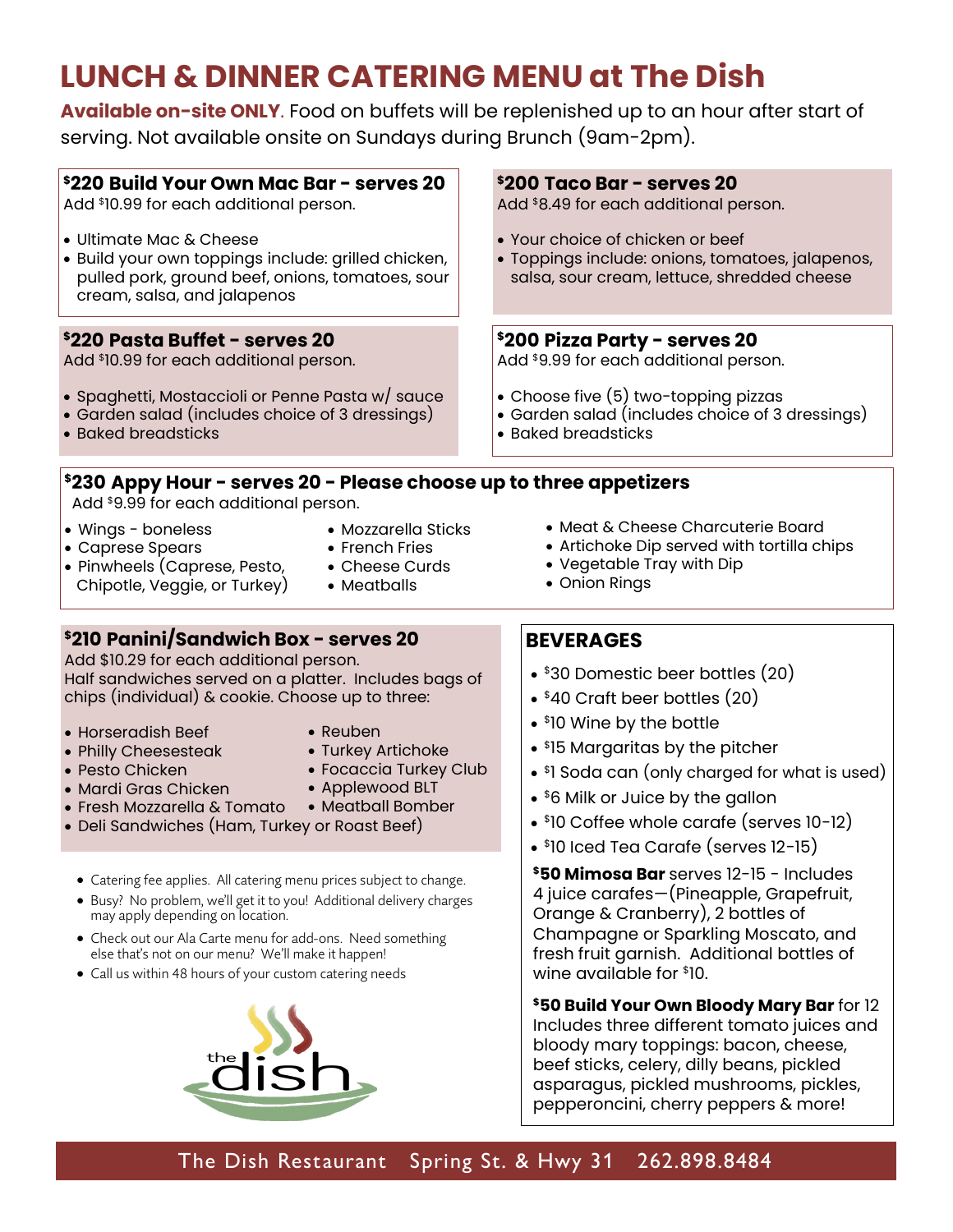# **BREAKFAST CATERING MENU at The Dish**

# **Available on-site or off-site.** Not available onsite on Sundays during Brunch (9am-2pm).

- Catering fee applies. All catering menu prices subject to change.
- Busy? No problem, we'll get it to you! Additional delivery charges may apply depending on location.
- Check out our Ala Carte menu for add-ons. Need something else that's not on our menu? We'll make it happen!
- Call us within 48 hours of your custom catering needs

# On-Site or Off-site Off-site ONLY

| \$325 Rise & Shine Breakfast — serves 20 people<br>Add \$14.99 for each additional person.<br>• Scrambled eggs, hash browns & fresh fruit<br>• Applewood bacon & sausage links<br>• Biscuits with homemade sausage gravy<br>• Coffee or orange juice | \$30 Breakfast Wraps (20)<br>Scrambled eggs, cheese, your choice of<br>ham, bacon, sausage, or chorizo wrapped in<br>a flour tortilla.       |
|------------------------------------------------------------------------------------------------------------------------------------------------------------------------------------------------------------------------------------------------------|----------------------------------------------------------------------------------------------------------------------------------------------|
| \$175 Pancake Breakfast - serves 20 people<br>Add \$8.49 for each additional person.<br>• Pancakes with butter, syrup & one topping (apple or<br>strawberry)<br>• Sausage Links                                                                      | \$45 Breakfast Croissants (20)<br>Egg patty, white cheddar cheese, your choice<br>of bacon, sausage, chorizo patty or ham on<br>a croissant. |

## **May we Recommend Add-Ons — serves up to 20 people**

\$65 Fresh Fruit Tray

- \$60 each Veggie Tray, Caprese Spears or Meat & Cheese Charcuterie Board
- \$25 Dessert Tray choose from cookies, mini cupcakes, croissants or mini brownies
- \$20 Two Urns of Coffee or one Urn of Coffee and one Urn of Iced Tea

# Need More?

**SCRAMBLED EGGS** 

Serves 8-12 \$25 Serves 15-25 \$45

**BACON** Serves 8-12 \$30 Serves 15-25 \$55

# **SAUSAGE LINKS BISCUITS & HOMEMADE GRAVY FRENCH TOAST or PANCAKES HASH BROWNS** Serves 8-12 \$20 Serves 15-25 \$35

### **FRESH FRUIT PLATTER**

Serves 8-12 \$45 Serves 15-25 \$65

# Beverages

- \$30 Domestic beer bottles (20)
- \$40 Craft beer bottles (20)
- \$ 10 Wine by the bottle
- \$ 15 Margaritas by the pitcher
- \$ 1 Soda can (only charged for what is used)
- \$6 Milk or Juice by the gallon
- \$ 10 Coffee whole carafe (serves 10-12)
- \$ 10 Iced Tea Carafe (serves 12-15)

### **\$50 Build Your Own Bloody Mary Bar** for 12—

Includes three different tomato juices and bloody mary toppings: bacon, cheese, beef sticks, celery, dilly beans, pickled asparagus, pickled mushrooms, pickles, cherry peppers, pepperoncini, & more!

**\$50 Mimosa Bar** serves 12-15 - Includes 4 juice carafes (Pineapple, Grapefruit, Orange & Cranberry), 2 bottles of Champagne or Sparkling Moscato, and fresh fruit garnish. Additional bottles of wine available for \$ 10 each.

# The Dish Restaurant Spring St. & Hwy 31 262.898.8484